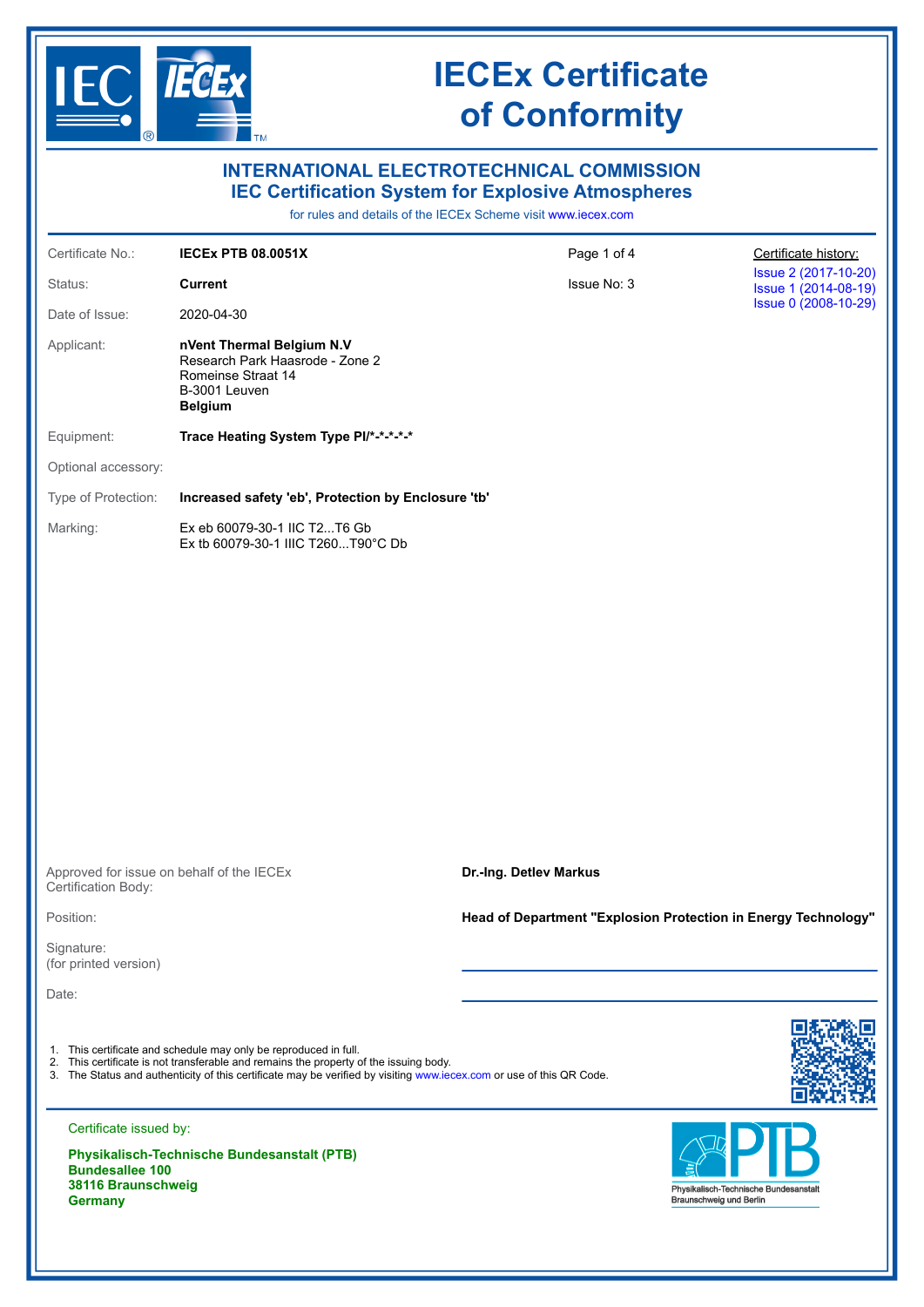

# **IECEx Certificate of Conformity**

Certificate No.: **IECEx PTB 08.0051X** Date of issue: 2020-04-30 Page 2 of 4 Issue No: 3 Manufacturer: **nVent Thermal Belgium N.V** Research Park Haasrode - Zone 2 Romeinse Straat 14 B-3001 Leuven **Belgium** Additional manufacturing locations: This certificate is issued as verification that a sample(s), representative of production, was assessed and tested and found to comply with the IEC Standard list below and that the manufacturer's quality system, relating to the Ex products covered by this certificate, was assessed and found to comply with the IECEx Quality system requirements.This certificate is granted subject to the conditions as set out in IECEx Scheme Rules, IECEx 02 and Operational Documents as amended **STANDARDS** : The equipment and any acceptable variations to it specified in the schedule of this certificate and the identified documents, was found to comply with the following standards **IEC 60079-0:2017** Edition:7.0 Explosive atmospheres - Part 0: Equipment - General requirements **IEC 60079-31:2013** Explosive atmospheres - Part 31: Equipment dust ignition protection by enclosure "t" Edition:2 **IEC 60079-7:2017** Edition:5.1 Explosive atmospheres - Part 7: Equipment protection by increased safety "e" **IEC/IEEE 60079-30-1:2015** Edition:1.0 Explosive atmospheres - Part 30-1: Electrical resistance trace heating - General and testing requirements This Certificate **does not** indicate compliance with safety and performance requirements other than those expressly included in the Standards listed above.

#### **TEST & ASSESSMENT REPORTS:**

A sample(s) of the equipment listed has successfully met the examination and test requirements as recorded in:

Test Report:

[DE/PTB/ExTR08.0063/03](https://www.iecex-certs.com/deliverables/REPORT/64558/view)

Quality Assessment Report:

[GB/BAS/QAR07.0053/08](https://www.iecex-certs.com/deliverables/REPORT/64124/view)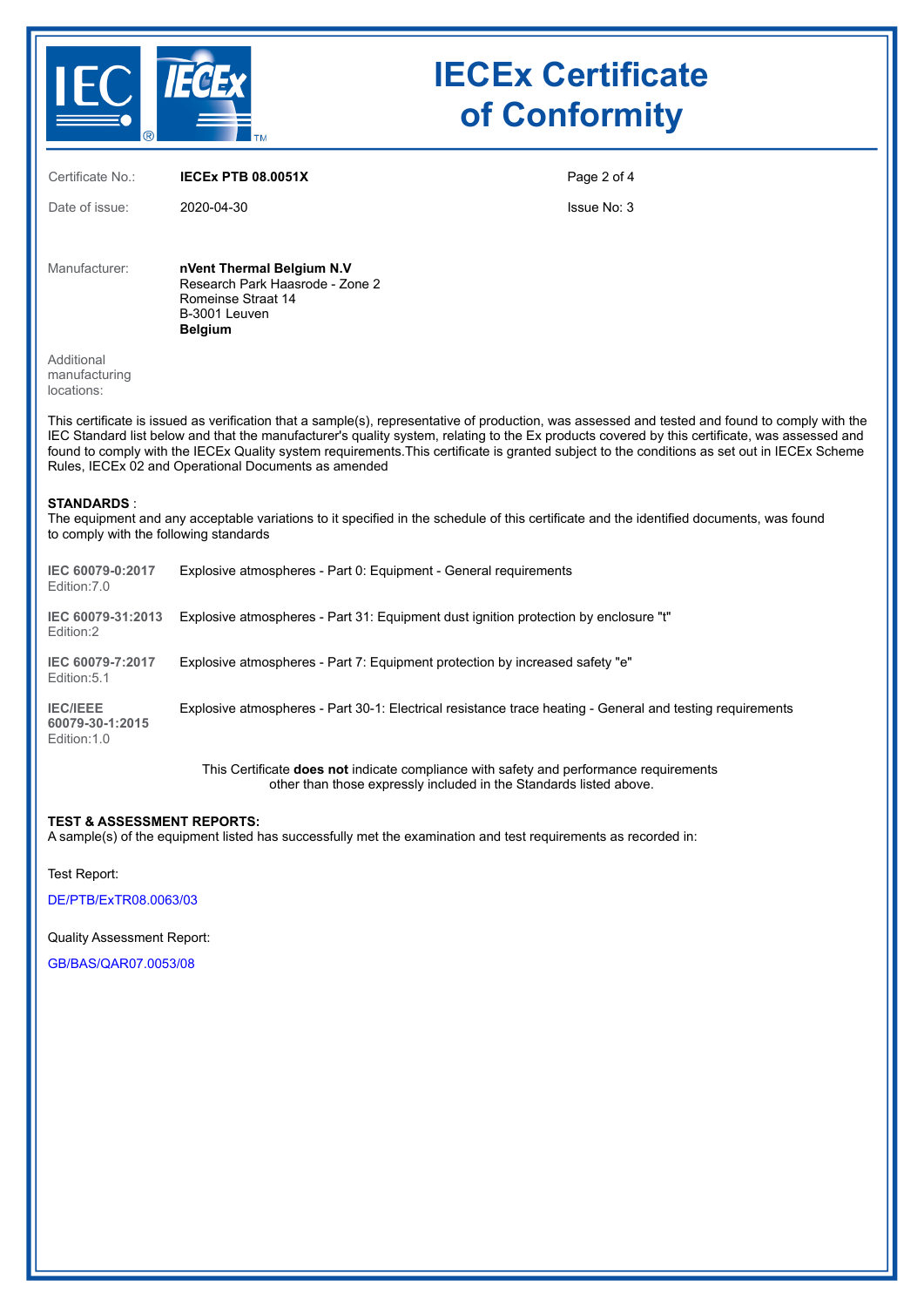

# **IECEx Certificate of Conformity**

Certificate No.: **IECEx PTB 08.0051X**

Date of issue: 2020-04-30

Page 3 of 4

Issue No: 3

#### **EQUIPMENT:**

Equipment and systems covered by this Certificate are as follows:

#### **Description of equipment**

XPI polymer insulated (PI) series resistance trace heating cables of protection type increased safety "eb" are suitable for installation in hazardous area Zone 1. Typical use is in the freeze protection and temperature maintenance of pipelines, vessels, tanks, etc. especially when long circuit lengths are required.

Polymer insulated (PI) trace heating cables can easily be terminated in the field using the pre-certified XPI components. The system includes a XPI, XPI-S, or XPI-F polymer insulated (PI) resistance trace heating cable and the splice and connection kit for XPI heating cables (Type CS-150-UNI-PI or

CS-150-xx-PI).

Technical Data and Nomenclature see Attachment.

### **SPECIFIC CONDITIONS OF USE: YES as shown below:**

**Special conditions for safe use**

The XPI- and XPI-F- cable is for use in areas with low risk of mechanical damage (4 Joule), therefore appropriate installation consideration shall be taken. The XPI-S - cable is for use in areas with normal risk of mechanical damage (7 Joule).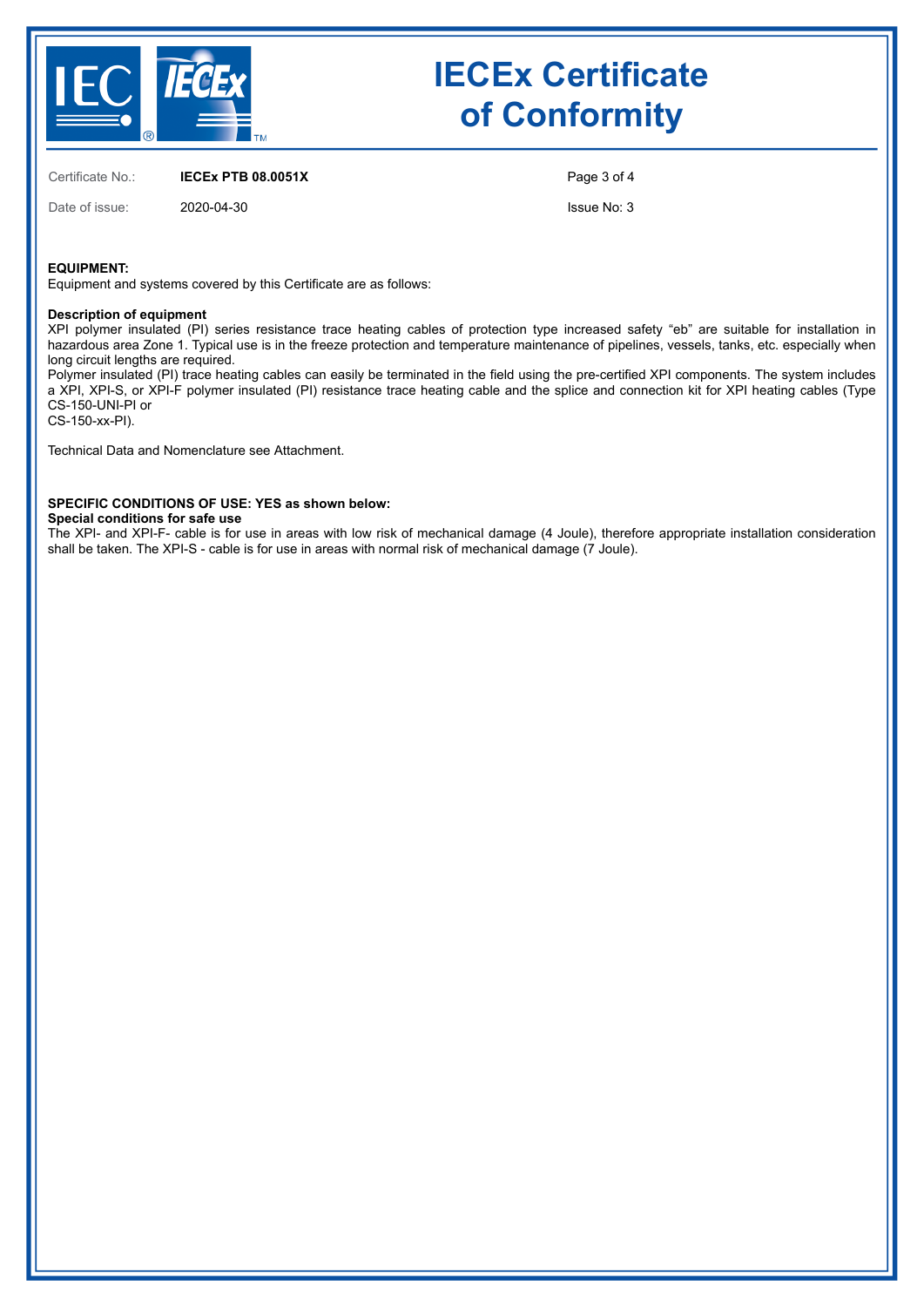

# **IECEx Certificate of Conformity**

Certificate No.: **IECEx PTB 08.0051X**

Date of issue: 2020-04-30

Page 4 of 4

Issue No: 3

**DETAILS OF CERTIFICATE CHANGES (for issues 1 and above)** Update to the current status of the standard

**Annex:**

[COCA080051X\\_03.pdf](https://www.iecex-certs.com/deliverables/CERT/47350/view)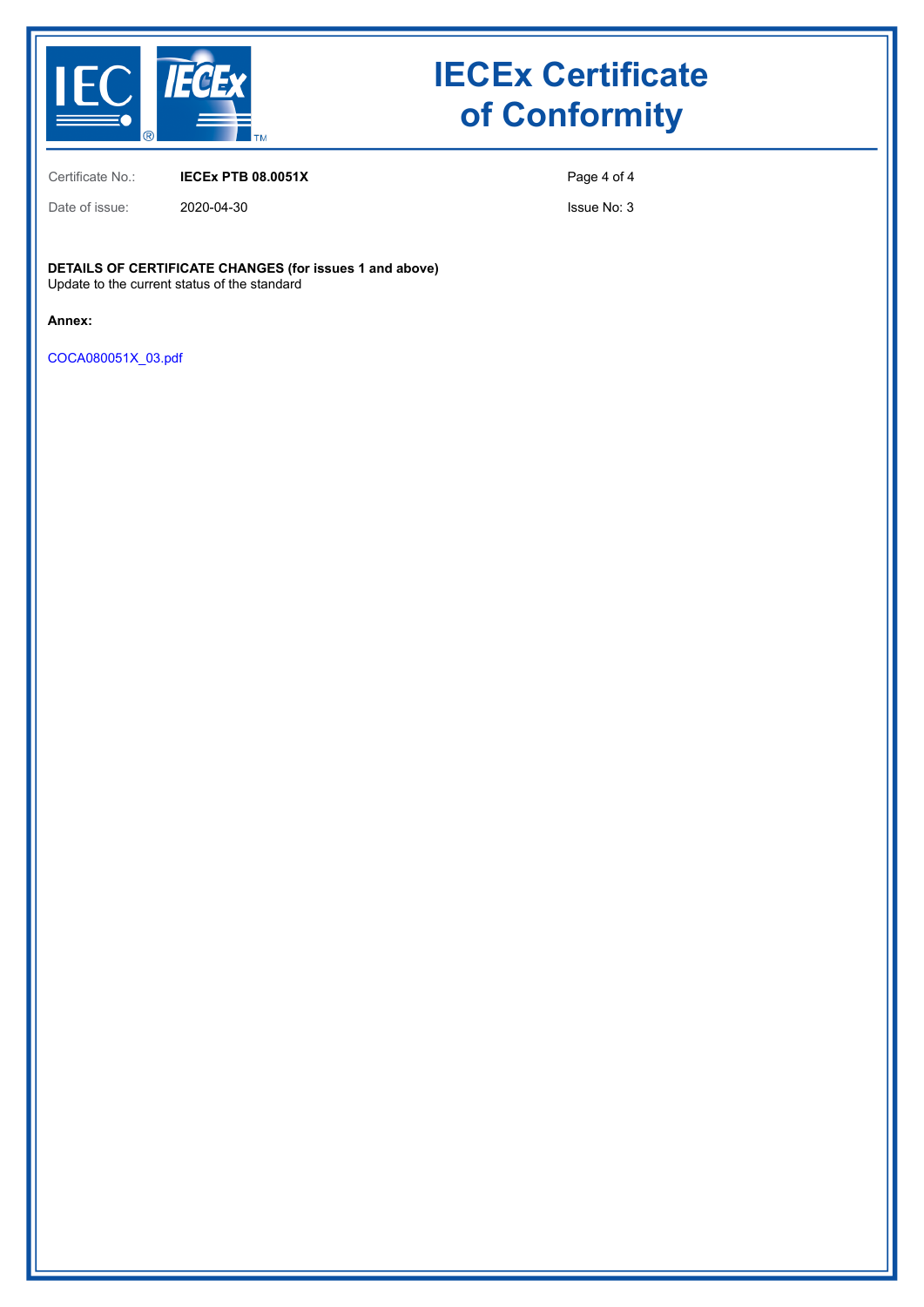



| Applicant:                   | nVent Thermal Belgium NV<br>Romeinse straat 14<br>3001 Leuven<br><b>Belgium</b> |
|------------------------------|---------------------------------------------------------------------------------|
| <b>Electrical Apparatus:</b> | Trace heating system Type PI/*-*-*-*-*                                          |

## **Description**

XPI polymer insulated (PI) series resistance trace heating cables of protection type increased safety "eb" are suitable for installation in hazardous area Zone 1. Typical use is in the freeze protection and temperature maintenance of pipelines, vessels, tanks, etc. especially when long circuit lengths are required.

Polymer insulated (PI) trace heating cables can easily be terminated in the field using the pre-certified XPI components. The system includes a XPI, XPI-S, or XPI-F polymer insulated (PI) resistance trace heating cable and the splice and connection kit for XPI heating cables (Type CS-150-UNI-PI or CS-150-xx-PI).

## **Technical and electrical information for trace heating cables**

The XPI, XPI-S and XPI-F cables consist of a heating conductor core, a primary insulation, a protective metallic braid and a non-metallic outer jacket.

| Minimum ambient tem-<br>Component<br>perature for installation |          | Maximum continuous with-<br>stand temperature | Resistance<br>at 20 $\degree$ C |  |  |
|----------------------------------------------------------------|----------|-----------------------------------------------|---------------------------------|--|--|
| <b>XPI</b>                                                     | $-70 °C$ | $+260 °C$                                     | $0.8 - 8000 \Omega/km$          |  |  |
| XPI-S                                                          | $-70 °C$ | $+260 °C$                                     | $0.8 - 8000 \Omega/km$          |  |  |
| XPI-F                                                          | $-60 °C$ | $+90 °C$                                      | $1.8 - 200 \Omega/km$           |  |  |
| <b>CS-150-UNI-PI</b>                                           | $-50 °C$ | $+180 °C$                                     |                                 |  |  |
| <b>CS-150-xx-PI</b>                                            | $-50 °C$ | $+200 °C$                                     |                                 |  |  |

### **Nomenclature**

The nomenclature of the system results from the nomenclature of the resistance trace heating cables. The marking includes the variable information as follows:

| Type PI | $\star$ | - | $\star$ | - | $\star$ | - | $\star$ | - 1 |
|---------|---------|---|---------|---|---------|---|---------|-----|
|         |         |   |         |   |         |   |         |     |

- a Trace Heating System Type PI d Resistance at +20°C
- 
- 
- 
- b Brand e Batch Number
- c Product Description **F** Year of Manufacture